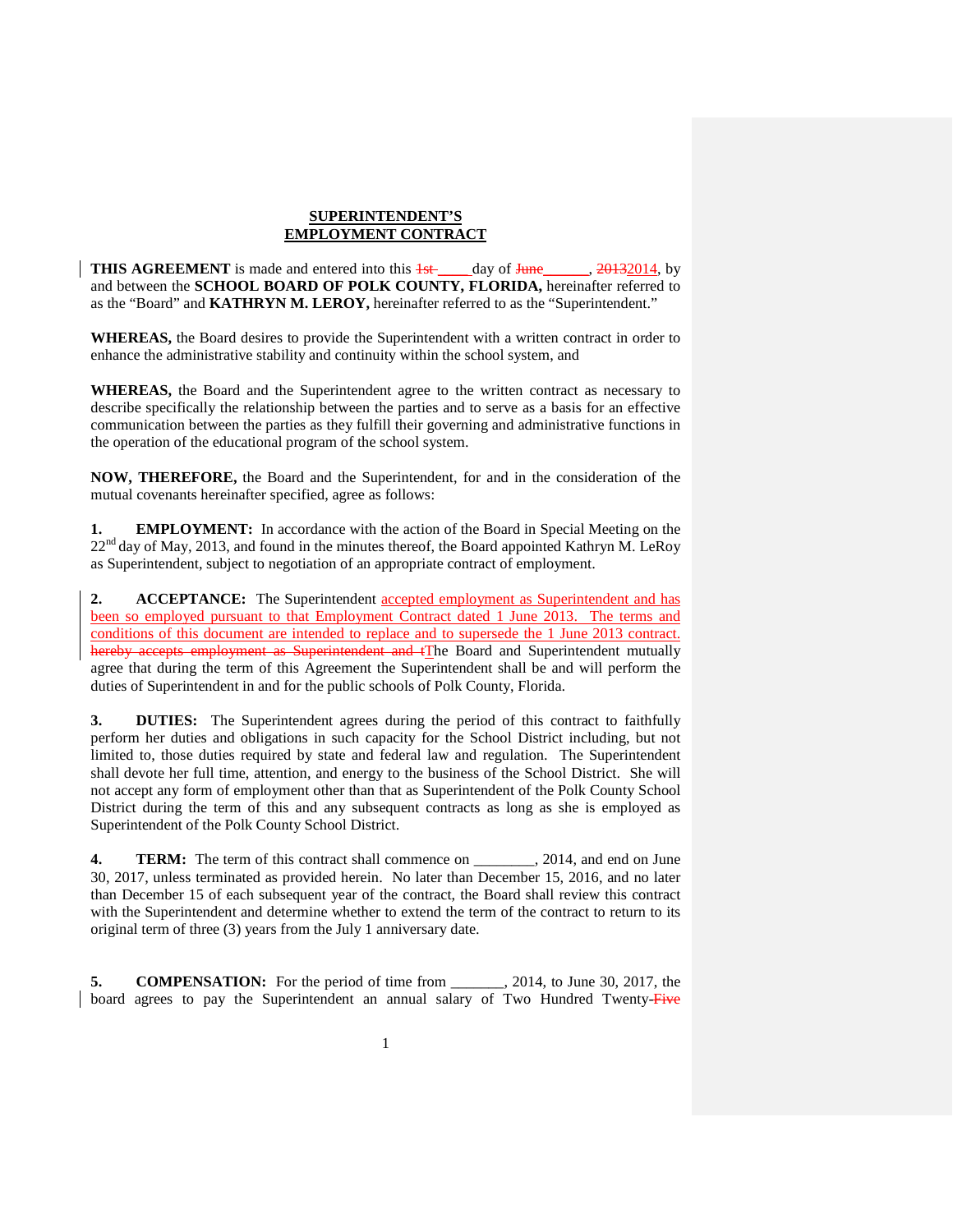ThousandFive Thousand Dollars (\$225,000.00). Said compensation shall be made in monthly installments. In addition, the Superintendent is eligible to participate in the Florida Retirement System at the senior management class level, with the Board making periodic contributions commensurate with the Superintendent's salary. In addition to the base salary provided above, the Board shall contribute monthly an amount equal to ten percent (10%) of the then-current salary for a tax-sheltered annuity as selected by the Superintendent. The Board shall also annually make a non-elective contribution to an annuity plan for the Superintendent established pursuant to Section 403(b) of the Internal Revenue Code in the amount of ten-percent (10%) of her thencurrent salary. The Superintendent shall not have the option to receive any of the non-elective contributions paid in cash or as salary.

**6. ADJUSTMENTS TO COMPENSATION:** Beginning July 1, 2014, the Superintendent shall receive annual increases of no less than the average annual increase received by administrators in the school system for the following school year. In addition, the Superintendent may receive additional, performance-based increases as may be agreed upon in writing between the Board and the Superintendent as part of the evaluation process. The Superintendent shall also receive an annual professional growth incentive from the Board in the amounted determined as provided for elected superintendents, pursuant to section 1001.47(5)(b), Florida Statutes (2013), so long as she has completed both phases of the leadership development and performance compensation program and demonstrated successful performance as determined by the Florida Department of Education as set forth in that section.

**57. INSURANCE:** The Board shall provide the Superintendent and her immediate family health insurance coverage under the group health insurance program for other administrative employees or a comparable plan, at the discretion of the Board. The Superintendent and her family shall have access to dental and vision insurance under policies applicable to other administrative employees, and access to life insurance on the same basis. The Board shall provide the Superintendent with a long-term disability insurance policy as offered to all administrators.

**68. MEDICAL EXAMINATION:** The Superintendent agrees to undergo a comprehensive medical examination by a licensed medical doctor selected by the Superintendent once each year. She agrees to furnish to the Board a statement from the physician certifying the Superintendent's physical competency to fulfill the duties of Superintendent no later than July 1, annually. Such information shall be treated as confidential data by the Board to the extent permitted by law. If the physician shall determine the Superintendent is not fit to perform the services required, the provisions of Section 16: Disability shall apply. The Board shall pay the cost for the annual examination to the extent not covered by the group health insurance program. In addition, the Board may require the Superintendent to undergo examinations related to her physical or mental ability to fulfill the responsibilities of the position whenever the Board deems it may be necessary to do so. All expenses for such examinations shall be borne by the Board.

**79. AUTOMOBILE ALLOWANCE:** The Board shall provide the Superintendent with an automobile allowance of Eight Hundred Dollars (\$800.00) per month for use of her personal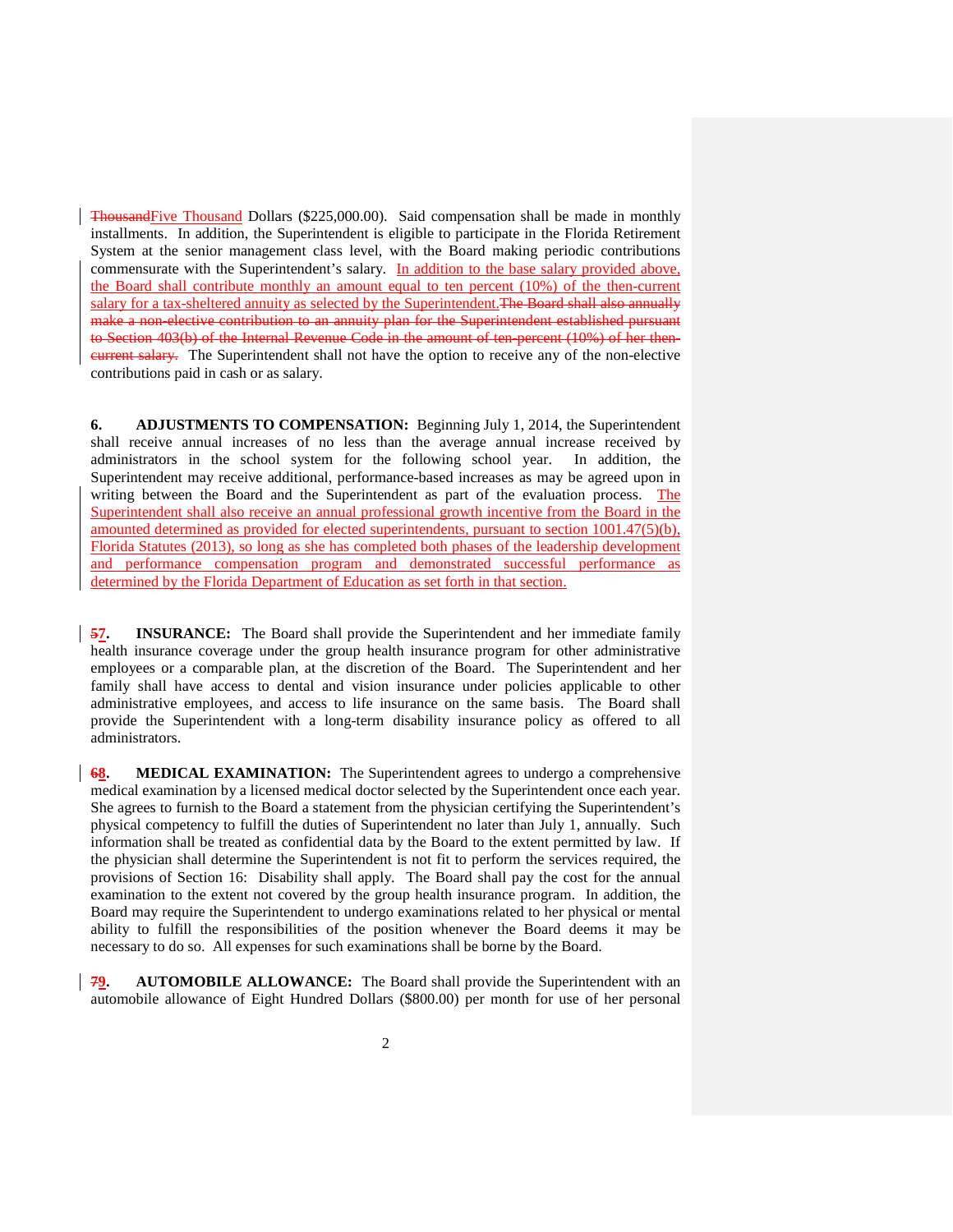vehicle for business purposes. The Superintendent shall maintain an automobile liability policy of no less than one million dollars (\$1,000,000.00) per claim and shall have the Board named as an additional insured on such policy. This automobile allowance is intended to cover and include all automobile-related expenses, and there shall be no additional reimbursement for mileage.

**810. VACATION AND SICK LEAVE:** The Superintendent shall receive twenty-two days of vacation annually, exclusive of legal holidays. The Superintendent may accumulate unused vacation time consistent with Florida law and then-current Board policy for other administrators. Whenever the Superintendent shall use vacation time which will result in her absence from the District for a period of more than three (3) days, she shall advise the Board of same, and shall appoint an administrator to be in charge of the District during her absence. The Superintendent shall receive 12 days of sick leave annually. Unused sick leave shall be cumulative consistent with Florida law and then-current Board policy for other administrators. In the event the Superintendent's employment is terminated by the Board, mutual agreement, or the Superintendent's death, the Superintendent or her estate shall be paid for unused vacation and sick days consistent with Florida law and then-current Board policy for other administrators. Vacation and sick days shall be determined on a pro-rata basis for partial years of service. The daily rate to be utilized in determining pay for unused vacation and sick days shall be based on the number of days in the employment contract for twelve (12) month administrative employees.

**911. PROFESSIONAL GROWTH:** The Board encourages the continuing professional growth of the Superintendent through her participation in professional organizations. The Board shall permit a reasonable amount of time for the Superintendent to attend professional meetings at the local, state and national levels and will pay the cost of the Superintendent's attendance at such meetings. In addition, the Board shall pay the membership dues of the Superintendent in three professional organizations of her choice. The Board may, upon recommendation of the Superintendent, pay the cost for the Superintendent to be a member of other professional organizations.

**1012. COMMUNITY PARTICIPATION:** The Board expects the Superintendent to be actively engaged in the community and shall pay her membership and related fees to participate in civic, business and service organizations as approved by the Board.

**1113. ADDITIONAL BENEFITS:** The Superintendent shall be allowed such other privileges and fringe benefits as are commonly extended to all other administrative and/or certificated personnel.

**1214. MOVING EXPENSES:** The Board shall pay for customary expenses related to the move of the Superintendent, her family, and her household possessions from her current residence to Polk County; provided that the Superintendent shall obtain three written estimates from reputable moving companies and utilizes the company with the lowest estimate.

**1315. PERFORMANCE AND AUTHORITY:** The Superintendent shall faithfully perform the duties of the Superintendent and serve as Chief Executive Officer of the District and Secretary to the Board. The Superintendent shall have the authority to organize and arrange the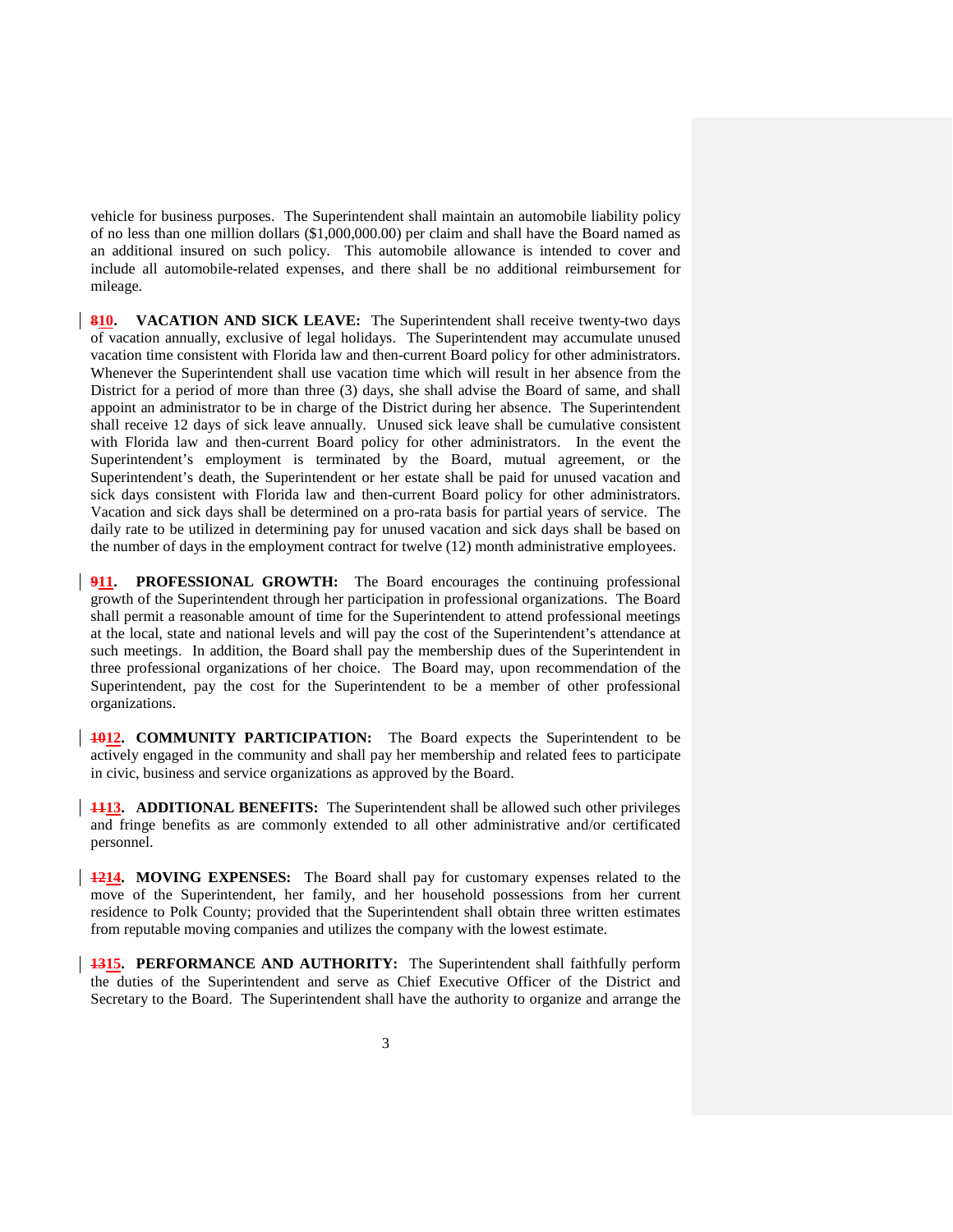administrative and supervisory staff and shall have the authority to organize and arrange the instructional and business affairs of the School District in a manner which, in her judgment, best serves the needs of the School District, subject to state laws, the regulations of the State Board of Education, and the rules, regulations and policies of the Board. The responsibilities for the selection, placement and transfer of personnel shall be vested in the Superintendent to the extent permitted by state law and Board policy.

**1416. COMPLAINTS AND CONCERNS:** The Board and the board members agree to refer to the Superintendent for her study and recommendations, all criticisms, complaints, concerns and suggestions called to the Board's attention or to the attention of any of the board members.

**1517. EVALUATION:** The Superintendent shall annually establish meaningful, measurable goals and objectives for the District and shall provide a written report regarding her recommendations to the Board on or before the first Board meeting in July of each year during the term of this Agreement. All discretionary goals and objectives will be subject to the approval of the Board. The Board shall provide the Superintendent with periodic opportunities to discuss Superintendent-Board relations and shall inform the Superintendent from time to time of any inadequacies in such relations as perceived by the Board. For the 2013-2014 evaluation only, the Board shall evaluate and assess in writing the performance of the Superintendent using a twostep process; first, the Board will review those components of the approved evaluation instrument which are not tied to measurable outcomes set forth in the strategic plan in June, and shall review those components which are tied to measurable outcomes in the strategic plan in December. Thereafter, t<sub>The Board shall evaluate and assess in writing the performance of the</sub> Superintendent on or before July 1in the month of December of each calendar year during the term of this Agreement and any renewal thereof. The evaluation instrument and process shall be developed jointly by the Board and Superintendent. The annual written evaluation of the Superintendent's performance will be based upon the Superintendent's job description as set forth from time to time in the adopted rules of the Board, the powers and duties of the Superintendent as described from time to time by state law, contractual expectations and the goals and objectives of the District for each year. Prior to any rating below satisfactory or acceptable level of performance being entered on the Superintendent's evaluation by the Board, notice must be given, in writing, to the Superintendent specifically detailing the nature of the deficiency to be addressed. Notice of deficiency must include specific expectations relative to remediating the deficiency to provide the Superintendent sufficient information to address the Board's concern and to improve her rating in that area. Within thirty (30) days of the completion of the annual evaluation and workshop discussion, the Superintendent shall submit to the Board an Annual Improvement Plan which shall include a professional growth plan.

## **1618. TERMINATION:**

**A. WITHOUT CAUSE:** This Agreement may be terminated without cause at the sole discretion of the Board. If the Superintendent is terminated without cause, she shall receive as severance pay a lump sum equal to twenty (20) weeks of compensation, as permitted under Section 215.425, Florida Statutes. Under that statute, severance pay may not exceed an amount greater than twenty (20) weeks of compensation. Notwithstanding any other provision contained **Formatted:** No underline

**Formatted:** No underline **Formatted:** No underline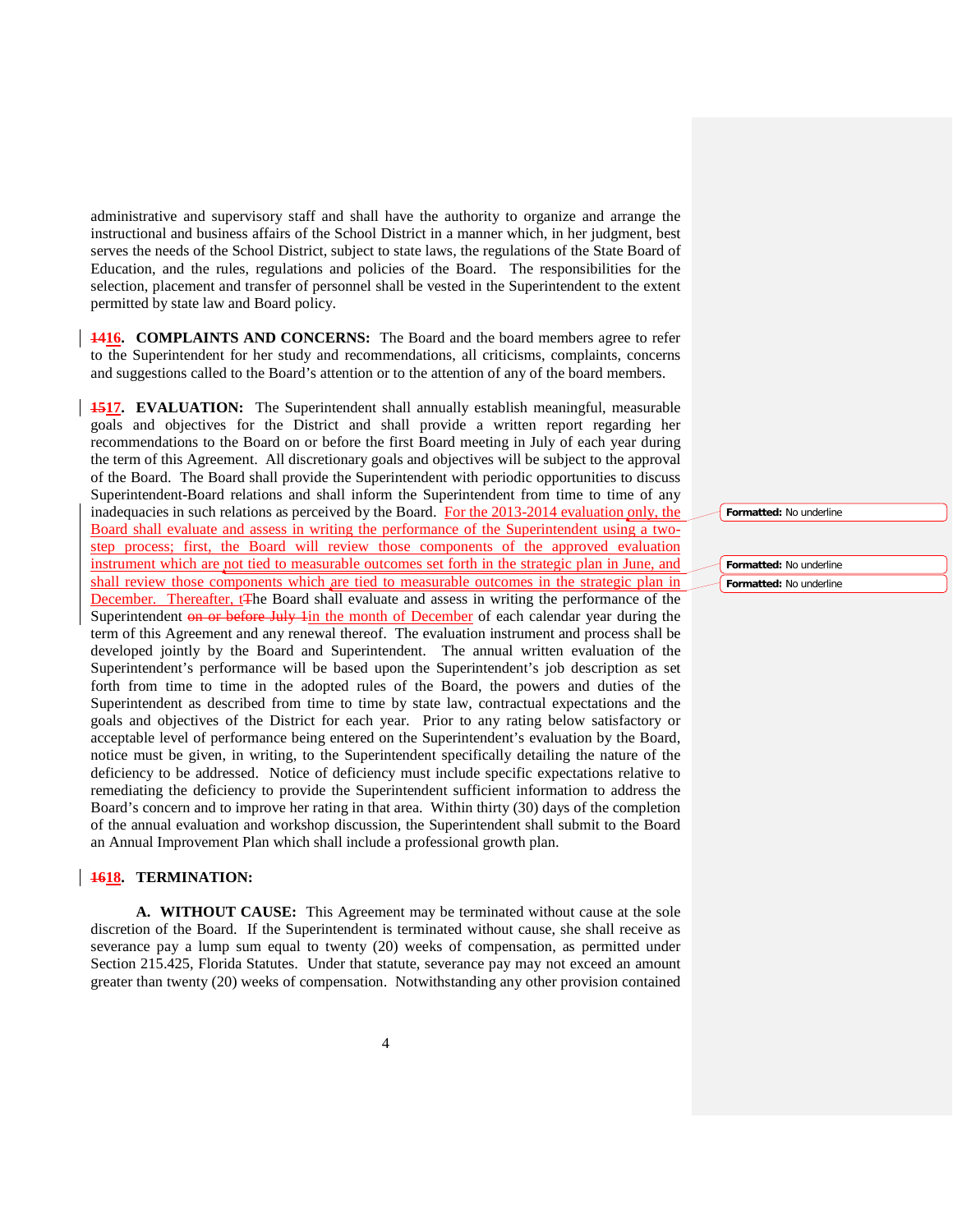herein, the Superintendent may not receive severance pay if she has been terminated for misconduct, as defined by law.

**B. WITH CAUSE:** This Agreement may be terminated for substantial breach of contract or just cause by a majority vote of the Board. Just cause shall include, but is not limited to, death or extended disability of the Superintendent, or misconduct. Notice of discharge shall be given to the Superintendent in writing. The Superintendent shall have the right to written charges, notice of hearing and a fair post-termination hearing before the Board or an administrative law judge from the Division of Administrative Hearings, at the Board's discretion. If it is determined that the discharge was not based upon a substantial breach of contract or just cause, the Superintendent is entitled to the compensation and benefits from the date of discharge for the remainder of the contract term and shall not be entitled to reinstatement. The Superintendent recognizes that board members may have voted in favor of the charges, may have been a witness or otherwise participated in the proceedings leading up to the consideration of the adoption of a final order and the Superintendent agrees that she is not entitled to have a board member recused from participating in the decision on the final order. In the event that the Superintendent should desire to terminate this Agreement for any reason prior to its expiration date, she shall give written notice to the Board of such intent at least six (6) months prior to the effective date of such voluntary termination.

**1719. DISABILITY:** Should the Superintendent be unable to perform the duties of Superintendent by reason of illness, accident, or other causes beyond her control, and said disability or inability to perform such duties exists beyond the point where all sick and vacation leave of the Superintendent has been exhausted, the Board may, at its sole discretion, make the following deductions from the compensation stipulated above. For the first month following exhausted leave time, the Superintendent shall receive her entire monthly compensation; for the second and third months following exhaustion of such leave, the Superintendent shall receive sixty percent (60%) of her regular compensation. Should the Superintendent remain disabled following her third month after exhaustion of leave, the Board may, in its sole discretion, terminate all subsequent pay under this Agreement for as long as such disability exists. If such disability continues for more than six continuous months, or if such disability is permanent, irreparable, or of such a nature to make performance of the Superintendent's duties impossible, the Board, in its sole discretion, may terminate this Agreement immediately. In such event, the respective duties, rights, and obligations of each party shall terminate except for the benefits detailed within this section.

**1820. INDEMNIFICATION:** The Board shall defend, hold harmless and indemnify the Superintendent from any and all demands, suits, actions, legal proceedings of any nature whatsoever, or awards or judgments including compensatory and punitive damages, brought or awarded against the Superintendent in her personal, individual or official capacities, provided, however, that the demand, claim, suit, action or legal proceedings arise out of or in the course of the Superintendent acting within the course and scope of her employment as Superintendent. In addition, the Board shall pay all litigation costs, including attorney fees, expenses and other litigation or appellate costs incurred in defense of the Superintendent. In no case will individual board members be considered personally liable for indemnifying the Superintendent against such demands, claims, suits, actions or legal proceedings. The Board shall not be required to pay any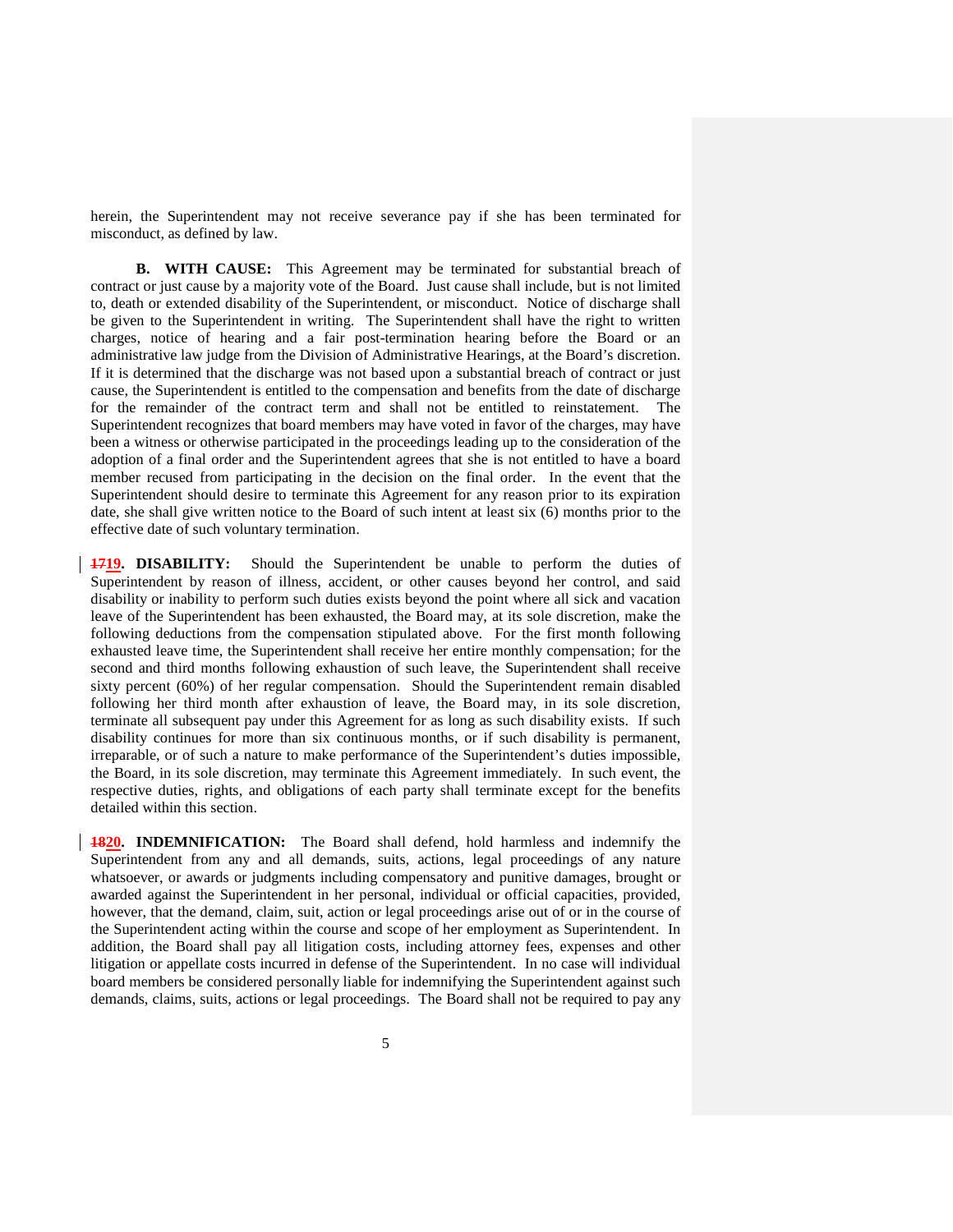cost or fee incident to any demands, claims, suits, actions or legal proceedings in which the Board and the Superintendent are opposing parties, except as herein provided. Indemnification, as provided in this section, shall not include criminal proceedings or in the case of malfeasance in office or willful or wanton neglect of duty on the part of the Superintendent, unless the Superintendent is found not guilty.

**2021. SEVERABILITY:** If any provision or item of the Agreement or the application thereof is held invalid or found to be in violation of state or federal constitutional or statutory law, such invalidity shall not affect other provisions, items, or applications of this Agreement which can be given effect without the invalid provision, items, or applications, and to this end, the provisions of this Agreement are hereby declared severable.

**2122. ENFORCEMENT OF AGREEMENT:** In the event it should become necessary for either party to enforce the terms and conditions of this Agreement, the costs of such enforcement proceedings, including reasonable attorney fees, shall be paid to the prevailing party by the losing party.

**2223. MODIFICATION/EXTENSION OF AGREEMENT:** By specific action of the Board, the terms and length of this Agreement may be modified, provided the consent of the Superintendent is received for same.

**2324. ENTIRE AGREEMENT:** This Agreement embodies the entire understanding and agreement of the undersigned parties, whether oral or written.

**2425. APPLICABLE LAW:** This Agreement shall be governed by and construed in accordance with the laws of the State of Florida. The parties agree that the venue for any litigation with respect to this Agreement shall be in Polk County, Florida.

**2526. ASSIGNMENT:** This Agreement shall inure to the benefit of and shall be binding upon the Board and the Superintendent, but may not be assigned by the Superintendent.

**2627. NOTICES:** Any notice required or permitted to be given under this Agreement shall be sufficient if in writing and delivered to the party involved.

**2728. AMENDMENTS:** This Agreement embodies the entire Agreement between the parties and all prior negotiations and understandings, whether written or oral, are deemed to be merged and integrated in this written Agreement. This Agreement may not be amended except by written Agreement duly adopted by the parties in the manner provided by law.

## **THE REMAINDER OF THIS PAGE INTENTIONALLY LEFT BLANK**